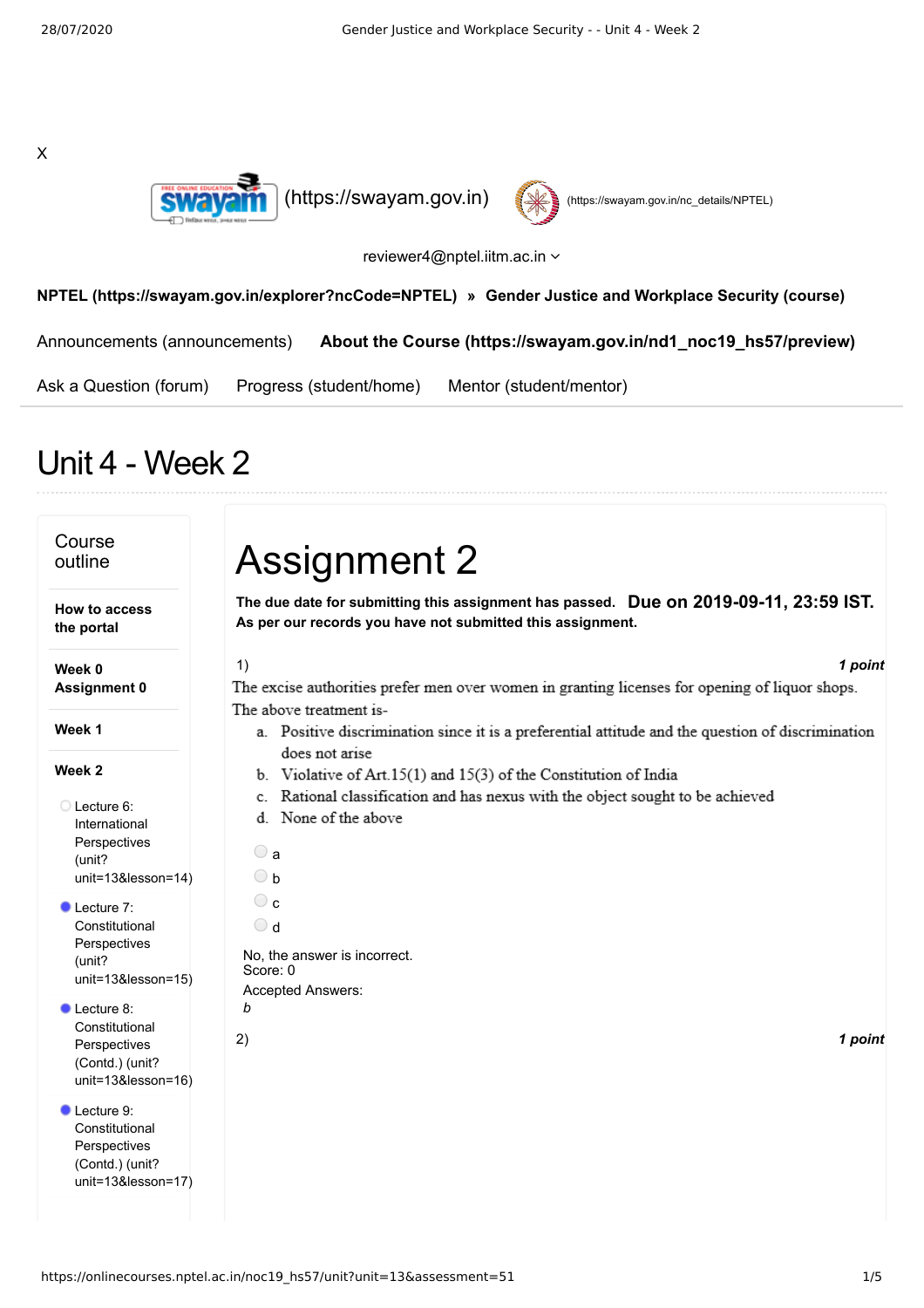| Lecture 10:<br>Women at<br>workplace (unit? |
|---------------------------------------------|
| unit=13&lesson=18)                          |
| ■ Week 2: Lecture<br>Material (unit?        |

[unit=13&lesson=19\)](https://onlinecourses.nptel.ac.in/noc19_hs57/unit?unit=13&lesson=19)

**Quiz : Assignment 2 [\(assessment?](https://onlinecourses.nptel.ac.in/noc19_hs57/assessment?name=51) name=51)**

Feedback for Week 2 (unit? [unit=13&lesson=20\)](https://onlinecourses.nptel.ac.in/noc19_hs57/unit?unit=13&lesson=20)

**Week 3**

**Week 4**

**TEXT TRANSCRIPTS**

**Details Solution**

| Article 1 of the Convention on Elimination of All Forms of Discrimination against Women, 1979<br>(CEDAW) defines "discrimination" as-                                                |
|--------------------------------------------------------------------------------------------------------------------------------------------------------------------------------------|
| a. Prejudiced treatment on the basis of sex, caste, creed, race, age, and religion                                                                                                   |
| b. To show favor, prejudice, or bias for or against a person on arbitrary grounds                                                                                                    |
| c. Distinction, exclusion, or restriction made on the basis of sex in any political, economic,<br>social, cultural, civil, or any other field                                        |
| d. Unfair discrimination which is not based on affirmative action                                                                                                                    |
| $\bigcirc$ a<br>$\bigcirc$ b<br>$\circ$ c                                                                                                                                            |
| $\circ$ d                                                                                                                                                                            |
| No. the answer is incorrect.<br>Score: 0<br>Accepted Answers:                                                                                                                        |
| с                                                                                                                                                                                    |
| 1 point<br>3)                                                                                                                                                                        |
| Reservation of seats for women in Panchayats and Municipalities have been given under<br>Articles_______ and ___________ of the Indian Constitution.                                 |
| a. 243A, 243,                                                                                                                                                                        |
| b. 243D, 243T,                                                                                                                                                                       |
| c. 243D, 243P                                                                                                                                                                        |
| d. None of the above                                                                                                                                                                 |
| $\bigcirc$ a                                                                                                                                                                         |
| $\bigcirc$ b                                                                                                                                                                         |
| $\circ$ c                                                                                                                                                                            |
| $\cup$ d                                                                                                                                                                             |
| No, the answer is incorrect.<br>Score: 0<br>Accepted Answers:<br>b                                                                                                                   |
| 4)<br>1 point                                                                                                                                                                        |
| The Universal Declaration of Human Rights, 1948 proclaims that "all are equal before the law<br>and are entitled without any discrimination to equal protection of the law" because- |
| All human beings are born free and equal in dignity and rights<br>a.                                                                                                                 |
| b. All human beings are socially and culturally same                                                                                                                                 |
|                                                                                                                                                                                      |

- c. All human beings are politically and historically different
- d. All human beings should have free access to justice

a  $\bigcirc$  b

 $\bigcirc$  c

d

No, the answer is incorrect. Score: 0 Accepted Answers: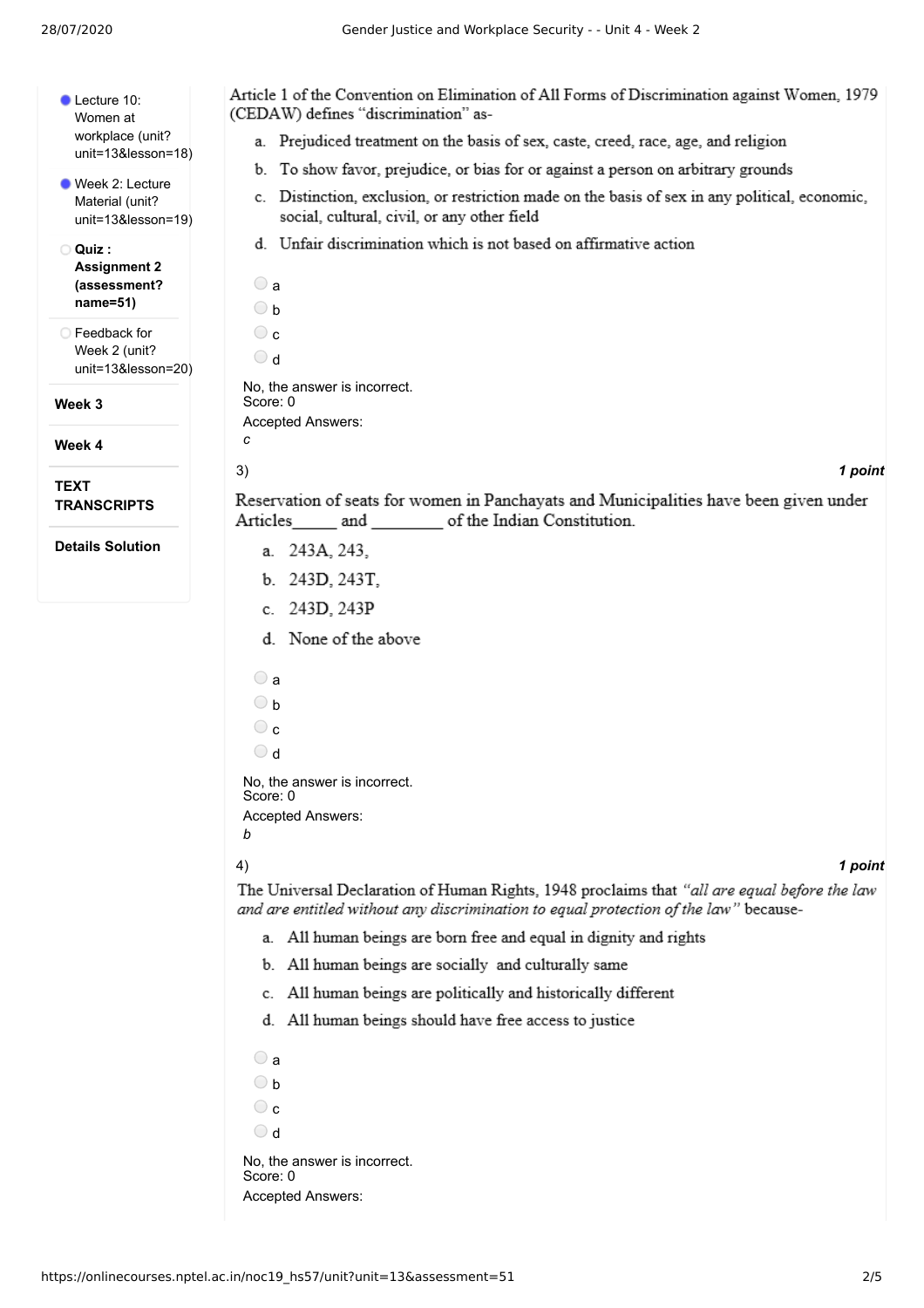*a* 5) *1 point*  $\bigcirc$  a b  $\circ$ d No, the answer is incorrect. Score: 0 Accepted Answers: *d* 6) *1 point* Old age benefit is a part of social-security. It ensures a minimum standard of material living to the needy and helpless ones of the society. Right to social security is a part of? a. Civil and political rights b. Right to work

- c. Economic, social, and cultural rights
- d. All of the above

```
\bigcirc a
  \bigcirc b
  \circ\bigcirc d
No, the answer is incorrect.
Score: 0
Accepted Answers:
c
```
7) *1 point*

Obligations of State parties under the Convention on Elimination of All Forms of Discrimination against Women, 1979 (CEDAW) include-

- a. Incorporation of the principle of equality of men and women in the legal system
- b. Adoption of appropriate legal provisions ending discrimination against women
- c. Elimination of all discriminatory acts against women by persons, organizations, or enterprises
- d. All of the above

```
8) 1 point
 a
 \bigcirc b
 \odot c
 \bigcirc d
No, the answer is incorrect.
Score: 0
Accepted Answers:
d
```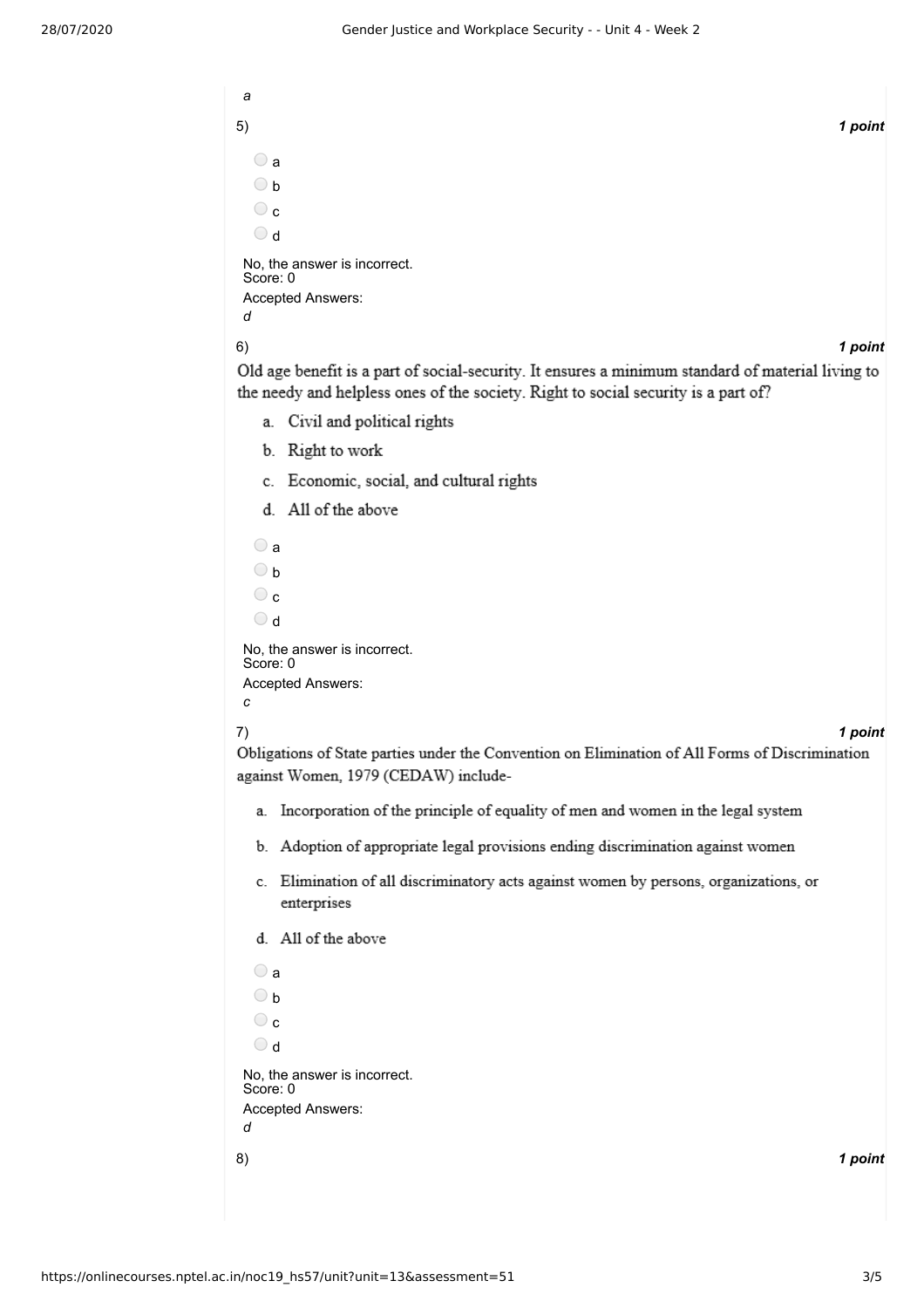Shafiul was to get married to Rubina. However, before marriage, he insisted that Rubina should undergo a 'virginity test'; so that he is assured that his partner is a chaste woman.

- a. Rubina must undergo the test as her husband is legally right.
- b. Rubina must undergo the test as her husband has complete right and authority over her.
- c. The test is violative of Rubina's right to privacy.
- d. Both a and b

```
\bigcirc a
  \bigcirc b
  \bigcircc 
  b O
No, the answer is incorrect.
Score: 0
Accepted Answers:
c
```
### 9) *1 point*

A central university, X has reserved 10% of its seats for woman candidates as assistant/associate professors and lecturers. However, the pay scale of the women professors (assistant/associate) and lecturers differ from their male colleagues. The situation reveals:

- a. Discrimination
- b. No discrimination
- c. Positive discrimination since 10% seats are reserved for women candidates
- d. None of the above

| $\bigcirc$ a                                                                                                       |         |
|--------------------------------------------------------------------------------------------------------------------|---------|
| $\bigcirc$ b                                                                                                       |         |
| $\circ$ c                                                                                                          |         |
| $\bigcirc$ d                                                                                                       |         |
| No, the answer is incorrect.<br>Score: 0<br>Accepted Answers:                                                      |         |
| a                                                                                                                  |         |
| 10)                                                                                                                | 1 point |
| A modelling and Warrante trafacture of difference anti-sides. These full in these colditions of these and modellid |         |
|                                                                                                                    |         |
|                                                                                                                    |         |
|                                                                                                                    |         |
|                                                                                                                    |         |
|                                                                                                                    |         |
|                                                                                                                    |         |
|                                                                                                                    |         |
| $\bigcirc$ a                                                                                                       |         |
| $\bigcirc$ b                                                                                                       |         |
| $\circ$                                                                                                            |         |
| $\bigcirc$ d<br>$\sim$ $\sim$<br>$\overline{\phantom{a}}$<br>$\sim$                                                |         |
|                                                                                                                    |         |